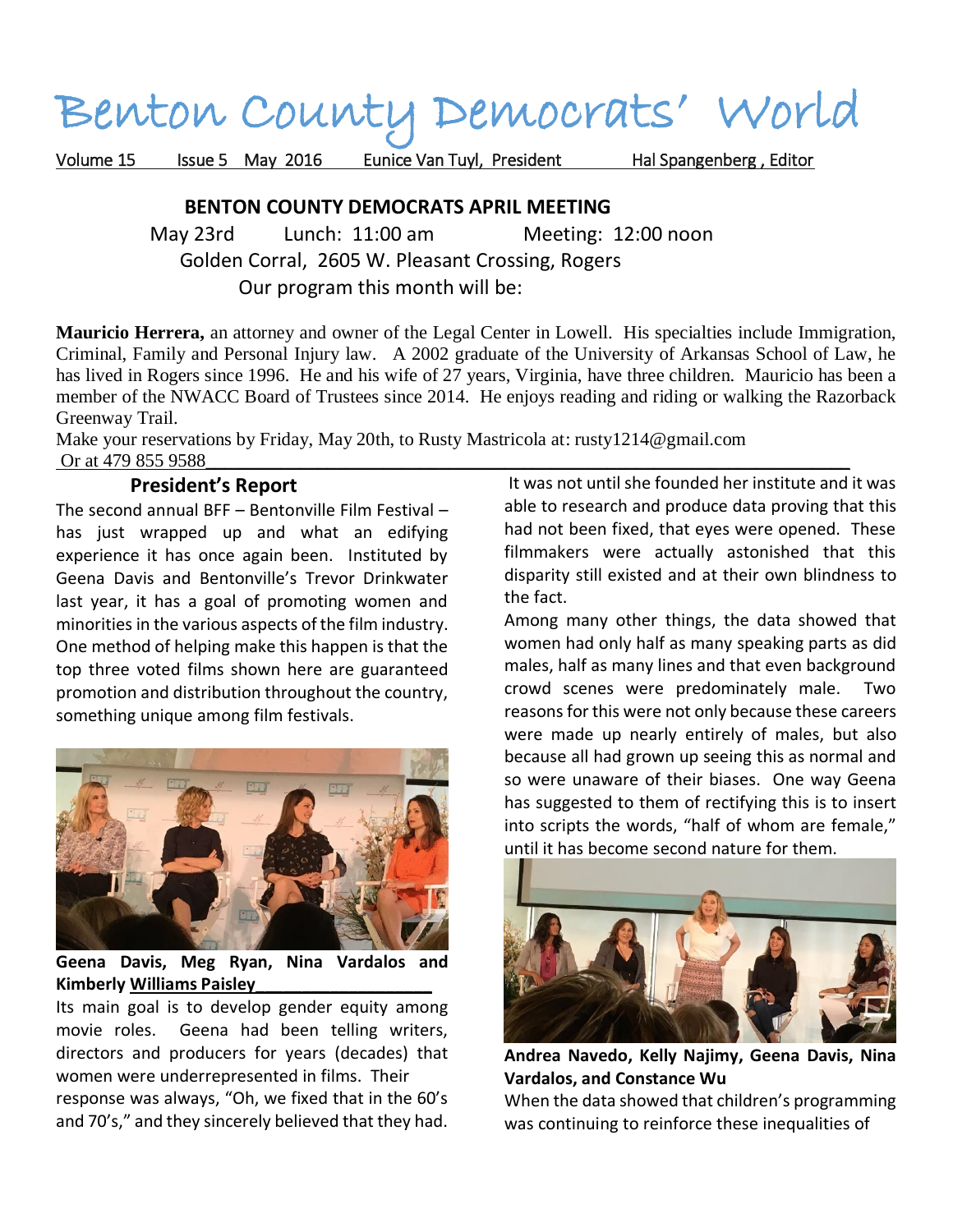numbers between the genders, how much each spoke and the stark differences between their depictions, making changes here seemed to be one of the most effective ways to remedy the problems. Through changes at this level, the next generation will not have internalized these unjust portrayals but will see equivalency as it is in real life

The institute and BFF also strongly believe that by including more women and minorities in the filmmaking industry, opening their stories and viewpoints to us, it will enrich the movie-going experience for all.

And do not all these goals align perfectly with what the Democratic Party espouses?

#### **Eunice Van Tuyl , President\_\_\_\_\_\_\_\_\_\_\_\_\_\_\_\_\_**

Minutes of: April 25, 2016 General Meeting

Golden Corral Restaurant – Rogers, AR President Eunice Van Tuyl called the meeting to order at 12:00. She welcomed new attendees, guest speakers and visitors. Everyone joined in to say the pledge of allegiance.

Vice President Richard Bland introduced our guest speaker Ashley Pledger. Ms. Pledger is the faculty advisor for the Young Democrats at Heritage High School in Rogers. She talked about youth involvement in politics and how important it is. She also touched on the topic of Charter Schools in Arkansas and how they affect the public schools. Three of her students also spoke on how they enjoyed getting involved in the process of electing our President, the importance of early childhood education, equality and how they can protect our environment. Two students from Rogers High School discussed their club activities how they enjoyed being involved in the political process and discussing it with their family and friends. Everyone enjoyed listening to the young students and were renewed by their energy and enthusiasm. Many questions were asked and advice was given from both the senior democrats and the students on how they can best serve the Democratic Party.

Moving on to the business part of the meeting Eunice thanked the speakers and asked for a motion to approve the minutes from our last meeting.

Thurman moved we accept the minutes, second by Rusty. Motion carried. A motion by Hal and second by Thurman was made to approve the treasurer's report. Motion approved.

Thurman reminded members he is selling car wash tickets for \$15.00 to raise money for the Democratic Party of Arkansas. He reported that the (BCDCC) Benton County Democratic Central Committee has been renamed to (DPBC) Democratic Party of Benton County. Campaign headquarters for this year will be located at Turtle Creek Plaza, 2301 Walnut Street in Rogers, AR. Volunteers are encouraged to sign up to work. Thurman will host a Garden Party and Open House for Grimsley Graham on Sunday, May 15 from 2:00 to 5:00 p.m. Donations are encouraged and refreshments will be served along with a tour of his beautiful garden.

Bill Beck gave a report on the movie "Captain Fantastic" as a fund raiser for late July. He will need 50 people or more to book the theatre.

The meeting was adjourned at 1:17.

Respectfully Submitted by:

#### **Betty Cauldwell, Secretary \_\_\_\_\_\_\_\_\_\_\_\_\_\_\_\_**

## **Treasurer's Summary Report Apr-2016 Beginning Balance**

Cash and Bank Accounts (Unless otherwise noted all funds are in the club's checking account) General Operating Fund \$2,110.28 Dedicated Democrats Fund \$0.00 Campaign Contributions Fund \$0.00 **Total Assets** \$2,110.28 **Income** General Income \$115.00 Dedicated Democrats Fund Income \$0.00 Campaign Contributions Fund Income \$0.00 **Expenses** General Expenses \$109.30 Dedicated Democrats Fund Expenses \$0.00 Campaign Contributions Fund Expenses \$0.00 **Ending Balance** General Operating Fund \$2,115.98 Dedicated Democrats Fund \$0.00Campaign

Contributions Fund \$0.00

## **Total Assets** \$2,115.98

Submitted by:**Joel Ewing, Treasurer**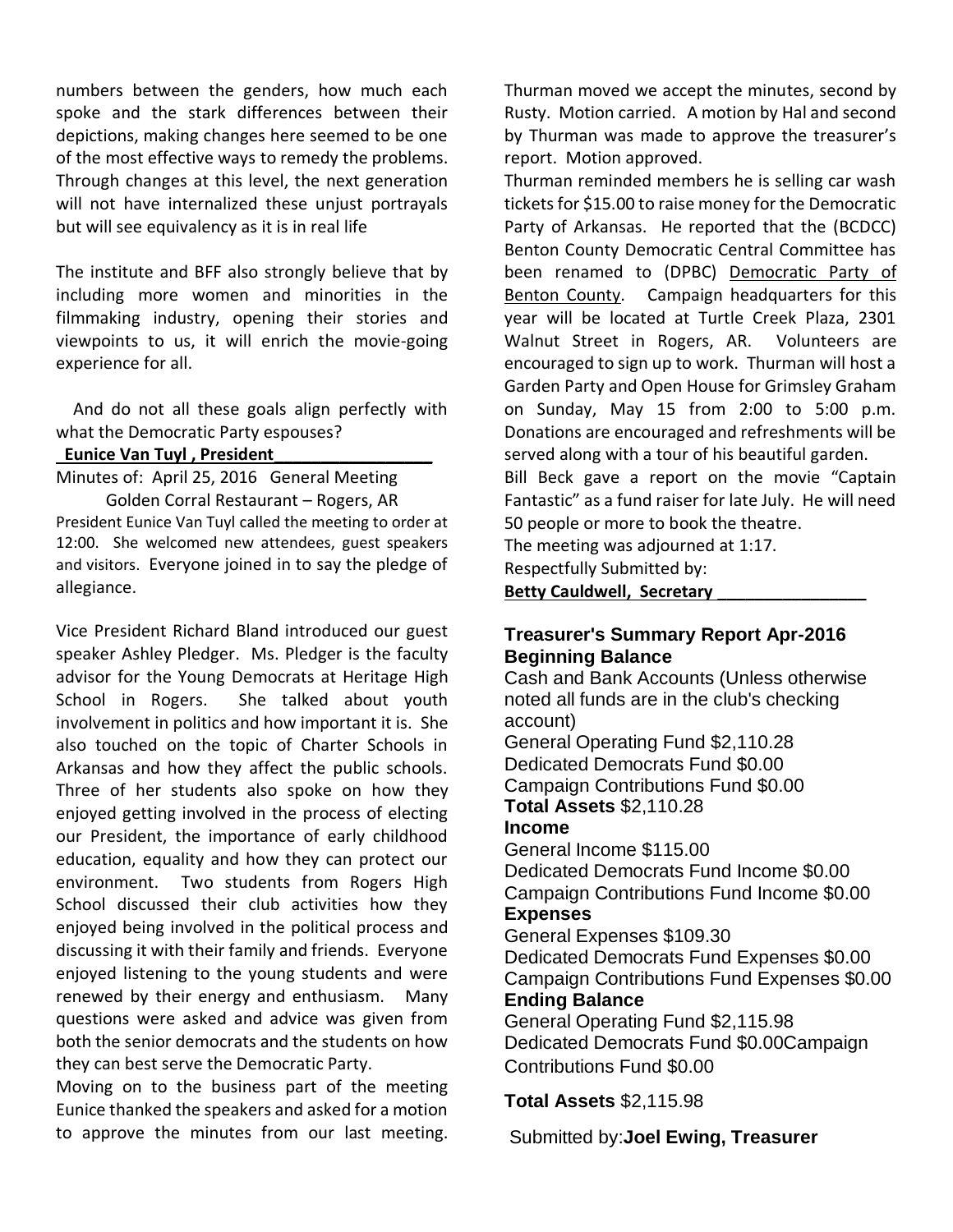## Richard Bland, Vice President

I am one of those rare residents of Benton County who was born and grew up here. My ancestor who came here from Middle Tennessee in the 1850s carved his own tombstone from local rock. On its top, in the largest letters on the monument, he wrote "A DEMOCRAT." My childhood was spent on North Dixieland Road in what is now Little Flock. After graduating from Rogers High School and the University of Arkansas, I moved to New Mexico and taught high school. While I was there, I earned a masters' degree from New Mexico State University. One of the highlights of my New Mexico residency was spending two summers at Chaco Culture National Historical Park as a seasonal ranger. I had done similar work at Pea Ridge NMP previously.



The next stop was Lexington, Kentucky, where I earned my Ph.D. in History. There I met Gaye, another graduate student, and we were married in 1973. We have two daughters and two grandchildren. Gaye also earned a Ph.D. from Kentucky. Upon completing graduate school, we spent a year in Knoxville, at the University of Tennessee, where I was a Research Associate with the *Papers of Andrew Johnson*. Back in Lexington, I spent several years as Assistant Editor of *the Papers of Henry Clay.*

After a brief stint of self-employment, I worked a number of years as a retail manager for a regional clothing and footwear firm, based in Rogers. I kept my hand in history and education by teaching part time and continuing to do a little writing and research. In the early 90s, I joined the faculty of Rogers High School, from which I retired in 2010. Overlapping that period was time spent as a part time instructor at NWACC, often teaching Arkansas History.

My political involvement dates mostly from 2010, although earlier I attended some party functions. After retirement, I became active in BC Dems and served for a time as Publicity Chair. At about the same time, I joined the Central Committee and served as one of the county representatives to the state party as well as on several committees of the BCDCC (now called Democratic Party of Benton County). Serving astreasurer for Grimsley Graham's 2014 campaign for the legislature (see photo) proved to be a very interesting and mostly enjoyable experience.

My hobbies include traveling, gardening, and reading. I also enjoy spending time with our grandchildren. I serve on the Rogers Public Library Board of Trustees.

Thank you for asking me to serve as your Vice President.

#### **Richard A. Bland\_\_\_\_\_\_\_\_\_\_\_\_\_\_\_\_\_\_\_\_\_\_\_\_\_\_\_**

 **Democratic Party of Benton County The Benton County Democratic Central Committee is now the Democratic Party of Benton Co.** per new party rules. The party headquarters, located at 2301 W. Walnut Suite 5 will open in mid-May and volunteers are needed. The next meeting is on Tuesday, May 17 at 6:00 at the County Election Commission building on HwY102.

Everyone is invited to open house garden party fundraiser **for Grimsley Graham** at my home Sunday May 15 from 2 until 5. See the accompanying flyer. **Thurman Metcalf** \_\_\_\_\_\_\_\_\_\_\_\_\_\_\_\_\_\_\_\_\_\_\_\_